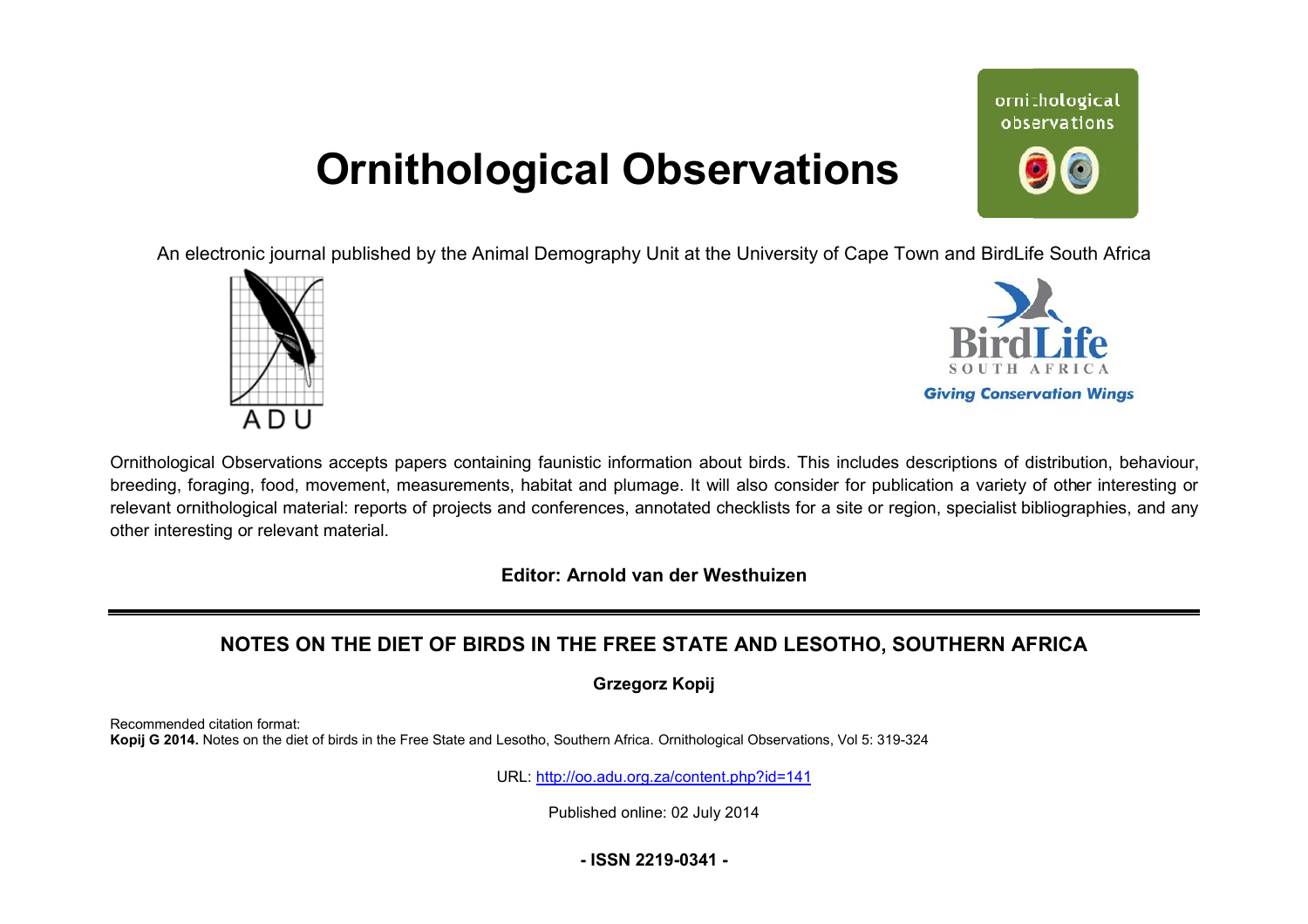

## **NOTES ON THE DIET OF BIRDS IN THE FREE ST STATE AND LESOTHO, SOUTHERN AFRICA**

## *Grzegorz Kopij\**

Department of Wildlife Management, University of Namibia, Katima Mulilo Campus, Private Bag 1096, Wenela Rd., Katima Mulilo, Namibia

\* Corresponding author: [gkopij@unam.na](mailto:gkopij@unam.na) 

#### **Abstract**

Observations on the diet of 45 species from the Free State province, South Africa, and Lesotho, are presented. To date, little data was available on the diet of birds in these areas, especially in Lesotho. For most records, the following data are provided: species name; place and data of observations; number of foraging birds; name of food objects. Berries of shrubs *Sinchus molle, Pyracantha*  place and data of observations; number of foraging birds; name of<br>food objects. Berries of shrubs *Sinchus molle, Pyracantha*<br>*angustifolia, Rhamnus prinoides, Searsia burchelii*, seed of *Amaranthus hibridus* and grain of maize and sorghum proved to be very important source of diet for many species

*Key words:* diet, berries, Drakensberg, Maloti, grasslands.

Lesotho comprises mainly cultivated fields dominated by maize in the lowlands, foothills and Senqu Valley, with some natural bushy vegetation preserved along sand-stone cliffs and some exotic trees and shrubs encroaching water courses (Talukdar 1982). In highlands, natural *Festuca-Themeda* grasslands predominate, being utilized as pasture for cattle, sheep and goats (Ambrose *et al.* 2000).

- - - - - - - - - -

The Free State province of South Africa is predominately *Cympopogon-Themeda* grassland, most of which is now transformed into cultivated fields.

During the years 1995-2001, I have made some observations on feeding habits of birds associated with these vegetations. Since, no data are available on the diet of many bird species occurring in these regions, especially in Lesotho (Kopij 2003, 2004, 2005; Kopij *et al.* 2004), it is justified to publish all available data pertaining to this issue.

For most records, the following data are provided: species name; place and data of observations; number of foraging birds; name of food objects.

## **Cattle Egret** *Bubulcus ibis*

Thabana Letsie; 16.12.2000: Orthoptera: Acrididae, Gryllidae; Coleoptera: Carabidae, Scarabaeidae.

## **Black-headed Heron** *Ardea melanocephala*

Ramabanta on Makhaleng River, 15.12.1999, in a heronry: Crustacea: crabs; Orthoptera: Gryllida, Acrididae; Mammalia: Microtidae.

## **Southern Bald Ibis** *Geronticus calvus*

Moitsupeli; 15.08.2000: 2 adult birds foraged in the field of harvested maize, looking for the caterpillars of *Buseola fusca* (Lepidoptera: Noctuidae).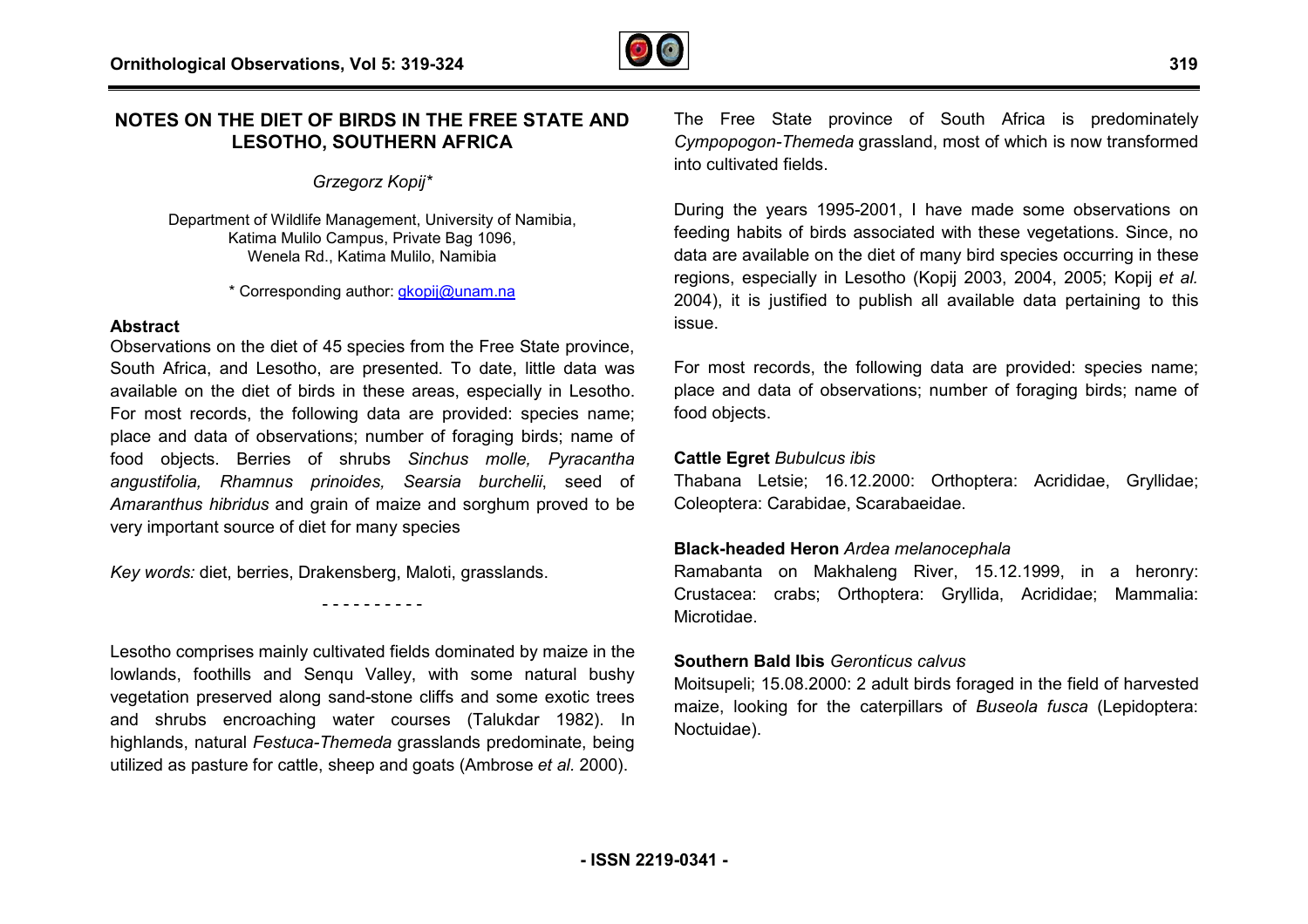

## **Red-breasted Sparrowhawk** *Accipiter rufiventris*

Koro Koro; 01.08.2001: unsuccessful attack on a dove *Streptopelia* sp.

Ambrose & Maphisa (1999) recorded on the National University of Lesotho (NUL) campus at Roma: Southern Grey-headed Sparrow *Passer diffusus* and African Red-eyed Bulbul *Pycnonotis nigricans* as prey.

#### **Black Goshawk** *Accipiter melanoleucos*

St. Joseph (Koro Koro) area, near a pine plantation; 21.11.2000: Pied Starling Spreo bicolor (they nested in nearby dongas) held in talons of passing adult Black Goshawk.

#### **Black-shouldered Kite** *Elanus caeruleus*

Bloemfontein; December 1997: *Rhabdomys pumilio*: 12, *Otomys irroratus* -13, Rodentia unidentified – 3; January 1998: *Rhabdomys pumilio* – 3, *Mastomys* sp. 1, *Otomys irroratus* – 10, Rodentia unidentified - 2.

#### **Martial Eagle** *Pelomatus bellicosus*

Modder River near the Soetdoring Nature Reserve, Free State; August 1996: Ground Squirrel *Xerus inauris* – 4 sculls, Common Duiker *Sylvicapra grimmia* – 1, gallinaceous bird – 1.

#### **Lanner Falcon** *Falco biarmicus*

Ha Shale near Roma; 22.05.2000: unsuccessful attack on a domestic hen.

NUL campus at Roma; 14.07.2001: unsuccessful attack on the Laughing Dove *Streptopelia senegalensis*.

Ambrose & Maphisa (1999) recorded a chicken as the prey on the NUL campus at Roma.

#### **Lesser Kestrel** *Falco naumanni*

Mellville near Thaba Nchu, Free State; December 1993-January 1994: Solifugae – 15; Coleoptera: Carabidae – 4, Scarabaeidae – 1; Orthoptera: Gryllidae 1.

#### **Helmeted Guineafowl** *Numida meleagris*

On Makhaleng river near St. Benedict; 11.04.1999: a flock of c. 30 birds foraged on maize grain; the same locality; 12.04.1999: 7 birds feeding on maize.

#### **Marsh Owl** *Asio capensis*

Bloemfontein, summer 1995: a large Scarabaeinae (Coleoptera).

#### **Rock Pigeon** *Columba guinea*

Phutiatsana river near Maseru; 06.09.2001: spinach leaves. Semonkong; 10.01.1999, a flock of c. 30 foraging on wheat grain in a ploughed field.

#### **Laughing Dove** *Streptopelia senegalensis*

Berea; 01.09.2001: 3 ad.: seeds of the parsley tree. Roma, NUL campus; 10.05.2000: seeds of the pepper tree *Sinchus molle*.

Roma Valley; 01.05.1999: sorghum grain. Observed also while hawking alete termites.

#### **Speckled Mousebird** *Colius striatus*

Roma Valley; 19.08.1998: *Pyracantha angustifolia* berries.

Roma Valley; 31.10.1998: fruits of the pepper tree.

Foothill of the Qeme Plateau; 11.08.2000 and 26.09.2000: a flock feeding on *Rhamnus prinoides* berries.

The same place; 26.09.2000: 3 ad. feeding on *Osiris lanceolata*berries.

**320**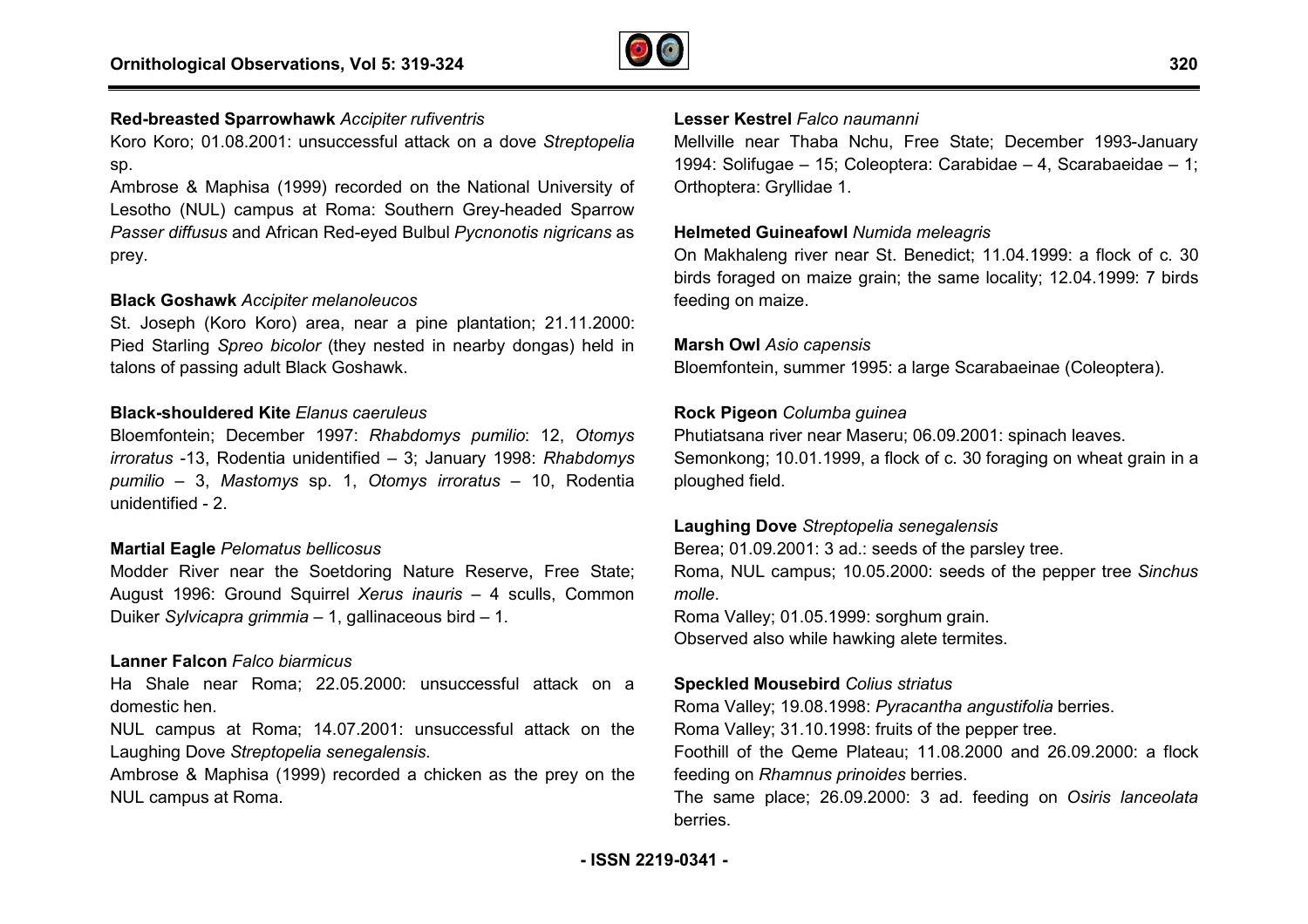

Roma, NUL campus; 16.11.2001: 2 ad., plums. 19.06.2001: 8 ad., *Rhamnus prinoides* berries; Ha Makhoebe, 19.06.2001, 8 birds: *Rhamnus prinoides* fruits.

Berries of the *Rhamnus prinoides* are probably the most important winter diet in Lesotho.

#### **Black-collared Barbet** *Lybius torquatus*

Roma, NUL campus; 1998-2002: often seen feeding on fig fruits.

## **Crested Barbet** *Trachyphonus vaillantii*

Roma, NUL campus; 01.11.1998: *Morus* berries.

#### **Red-capped Lark** *Calandrella cinerea*

Near Nkoeng, 15.05.2000: c. 15 birds feed on sorghum (harvested fields).

In winter, it is often observed in fields of harvested sorghum all over Lesotho.

#### **African Red-eyed Bulbul** *Pycnonotis nigricans*

On 24.01.2002 a fledgling was fed Bushman's grape berries. Observed also hawking alete termites and flowers of the poisonous plant – *Homeria pallida* in the Roma Valley.

#### **Sickle-winged Chat** *Cercomela sinuata*

Thabana Ntlenyana area; 29.12.2001: a caterpillar, c. 4 mm in length, carried for chicks.

**Cape Rock Thrush** *Monticola rupestris* Matsieng; 12.12.2000, 1 ad.: Diplopoda.

#### **Sentinel Rock Thrush** *Monticola explorator*

Makheta; 26.12.1999: an earthworm (Oligochaeta) carried to chicks.

ad, Diplopoda.

Semonkong, 17.01.1999, 1 ad., caterpillar carried to chicks.

## **Cape Longclaw** *Macronyx capensis*

Roma Valley?; 11.08.2001: 1 ad. foraged on a field of harvested maize.

#### **Common Fiscal** *Lanius colaris*

19.06.2001: 8 ad., Ha Kalepa (n. Semonkong) on Moletsunyane River: 10.01.1999: 1<br>
9.06.2001, 8 birds: ad, Diplopoda.<br>
Semonkong, 17.01.1999, 1 ad., caterpillar carried to chicks.<br>
the most important<br> **Cape Longclaw** Macro Maseru; 12.02.2001: Diplopoda, c. 5 cm in length, impaled on a wire. Grasshoppers (Orthoptera: Acrididae) and beetles (Coleopteran) probably the most important prey in Lesotho lowlands. 1.08.2001: 1 ad. foraged<br>Lanius colaris<br>01: Diplopoda, c. 5 cm in le<br>0rthoptera: Acrididae) and<br>t important prey in Lesotho

#### **European Starling** *Sturnus vulgaris*

Roma, NUL; 23.05.1999: 2 ad.: *Pyracantha angusifolia* berries.

#### **Pied Starling** *Spreo bicolor*

Roma Valley; 16.09.1999: a flock of c. 20: sorghum in a harvested field.

Roma Valley; 01.05.1999: a flock of 28, maize grain in a harvested ,filed.

Semonkong; 09.01.1999: a grasshopper (Orthoptera: Acrididae) carried to chicks.

Senqu River near Malibamatso confluence; 24.01.2002: 21 birds fed on Busman's grape berries.

Thaba Tseka; 03.03.2001: 9 birds fed on *Searsia sia pyroides* berries; Nazareth, 13.12.1999, 13 birds: *Rhamnus prinoides* berries.

#### **Red-winged Starling** *Onychognathus morio*

*Rhamnus prinoides* berries probably the most important food throughout the year, e.g. 13.12.1999, 16 ad.; 03.09.2001,16 ad. Berea; 03.09.2001: 2, 2 and 16 ad.: *Searsia burchelii* berries.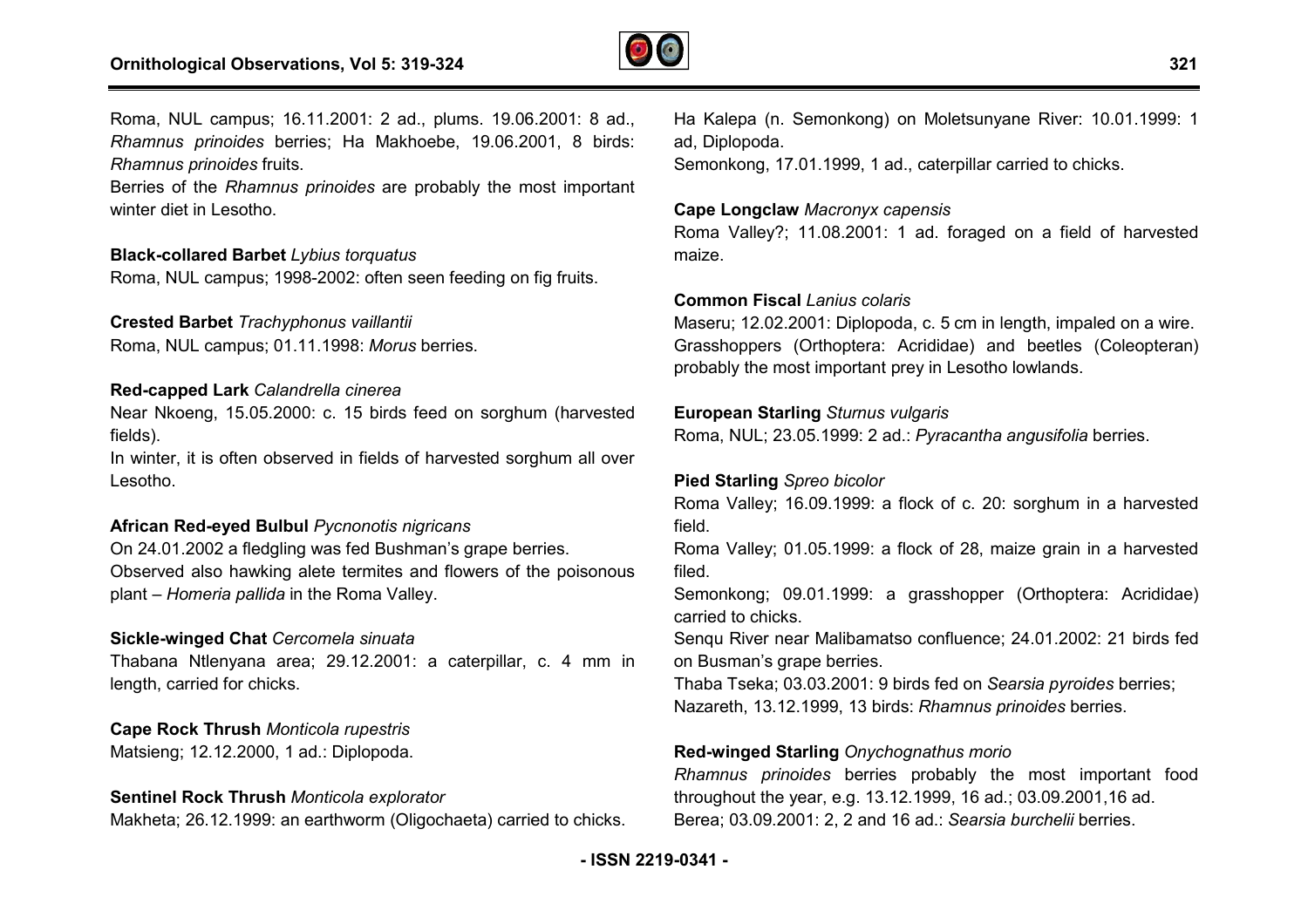

St. Michael; 29.09.1999: fruits of the pepper tree. Roma Valley; 14.08.1999, 3 ad.: flowers of the black wattle *Acacia dealbata*.

Dikolobeng; 10.04.1999: sorghum in a harvested field.

St. Michael, 29.09.1999: flowers of pepper tree.

## **Malachite Sunbird** *Nectarinia famosa*

Nectar and pollen from *Aloe* spp. (in the lowlands and foothills mainly *A. maculata*) are the most important source of food in Lesotho. In the Highlands, apart from *Aloe* spp., *Knifophia* spp., flowers play also an important role, e.g. Semonkong, 25.02.1999, 4 birds, 27.02.1999, 5 birds. In the lowlands nectar from the following other plants were probed: *Halleria lucida* (4 birds at Morija on 23.10.1999; recorded  $28.10.1999$  at Roma, and 06.11.1999 at the foothills of the Qeme Plateau, 23.10.1999 at Morija, and 28.10.199 at Ha Horoai), *Nicotiana dauca* (recorded 06.05.2000 near Mahalanyane), *Buddleia* sp. (recorded on 25.09.1999 at Roma), *Callistemon viminalis* (on many occasions on the NUL campus at Roma) and *Aloe polyphylla* . Berea area; 08.09.2001: 6 birds, *Aloe maculata* flowers. Berea area; 03.09.2001: 20 birds on *Searsia burchelli* berries and 2 birds on *Rhamnus prinoides* berries.

#### **Neddicky** *Cisticola fulvocapilla*

St. Benedict on Makhaleng River; 11.04.1999, 1 ad.: a caterpillar.

## **Cape White-eye** *Zosterops pallidus*

Nectar and pollen from the black wattle is the most important source of food in the lowlands in late winter/early spring (mainly in August). Other recorded plants: *Southerlandia* sp. (5 ad.; Roma Valley; 25.09.1999); *Gladitschia tricanthos* (Roma; 11.11.2001); *Malus pumila* (Roma; 15.09.1999); *Prunus persica* (Roma; 15.09.1999). Nazareth; 18.08.2001: a flock fed on aphids on *Populus canescens*

leaves (probably an important source of diet in late winter).

## **House Sparrow** *Passer domesticus*

Semonkong; 12.09.1996 and 31.12.2001, 1 ad.: a moth carried to chicks.

## **Cape Sparrow** *Passer melanurus*

Dikolobeng; 10.04.1999: 2 birds, sorghum in a harvested field. Semonkong and Moitsupeli; 12.02.1999: sorghum in a harvested field.

Semonkong; 10.01.1999: a flock fed on maize seeds.

Semonkong; 31.12.2001: a male and 3 females fed on seeds from a Brassicaceae plant.

Thaba Tseka, 12. 04. 1999 and 04.03.2001: Orthoptera. Thaba Tseka; 23.10.1999: *Buddleia* seeds.

## **Southern Grey-headed Sparrow** *Passer diffusus*

Roma Valley; 10.05.2000, 15 birds: sorghum in a harvested field.

## **Cape Weaver** *Ploceus capensis*

Roma Valley; 16.01.1999, a female: flowers of *Agave americana* . Moitsupeli; 12.02.1999: c. 10 birds fed on wheat grains. Semonkong; 10.01.1999, 6 birds: wheat and maize grains. Moitsupeli; 12.02.1999: c. 10 birds fed on wheat grains.<br>Semonkong; 10.01.1999, 6 birds: wheat and maize grains.<br>Roma, NUL; 10.11.2001, 2 birds: flowers of *Gleditschia tricanthos*.

## **Southern Masked Weaver** *Ploceus velatus*

Thaba Tseka; 03.03.2001, 3 ad.: seeds of *Polygonum*  sp.

## **Southern Red Bishop** *Euplectes orix*

Moitsupeli; 12.02.1999, 5 birds: male flowers of the maize. Semonkong; 10.01.1999, a flock of c. 30: oat grains. Semonkong area; 26.02.1999 a flock: seeds of Amaranthus hibridus.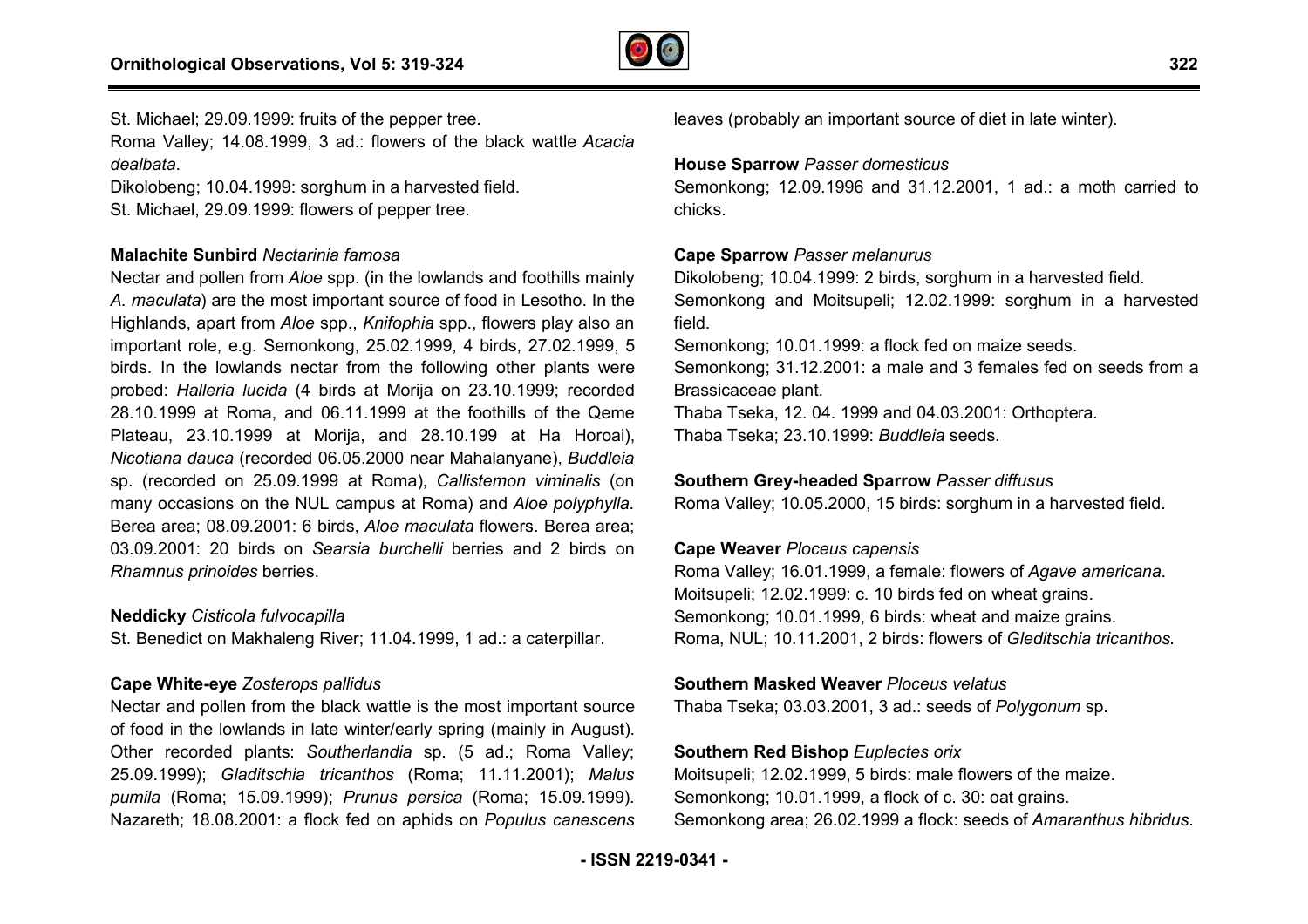

## **Yellow-crowned Bishop** *Euplectes afer*

Moitsupeli; 12.02.1999, 5 birds: male maize flowers.

## **Red-collared Widow** *Euplectes ardens*

Moitsupeli; 30.01.1999, a male: male maize flowers.

#### **Common Waxbill** *Estrilda astrild*

Roma Valley; 28.11.1998, c. 120 birds: flowers of *Aloe* sp. Roma Valley; 28.10.1999: a flock: flowers of *Searsia lancea* .

#### **Swee Waxbill** *Coccopygia melanotis*

In late winter/early spring (mainly August) aphids (Hemiptera: Aphidioidea) hidden in lower parts of leaves of *Populus canesces* constitute a stable diet in Lesotho lowlands; e.g. 18.08.2001 in Liphiring Gorge, 12 birds.

#### **Black-throated Canary** *Crithagra atrogularis*

Roma Valley; 14.07.2001, 2 ad.: seeds of *Amaranthus hibridus* . St. Michael; 29.09.2000, 20 birds: flowers of *Prunus persica.*

#### **Cape Canary** *Serinus canicollis*

Seeds of Asteracea are important summer food in highlands Moitsupeli and Nyakosuba; 12.02.1999, 5 birds: male flowers of the maize.

Roma Valley; 15.09.1999, 5 birds: flowers of *Prunus persica* . Roma Valley; 28.11.1999, a flock: seeds of Asteraceae. Roma Valley; 25.11.1999, a flock: flowers of Asteracea. Roma Valley; 10.05.2000, a flock: sorghum. Roma Valley; c. 20 birds: seeds of *Bidens formosa*. Near Marakabei; 23.12.2000, a flock: seeds of Asteraceae; Semonkong; 31.12.2000, a flock: seeds of Dandelion *Taraxacum spp.*

Morija; 23.10.1999: flowers of *Buddleia.* Roma Valley; 21.08.1999, 8 birds; pine buds; Nyakosoba, 06.02.1999, 5 birds: maize seeds.

**Drakensberg Siskin** *Pseudochloroptila symonsi* Sehlabathebe; 14.01.2001, a flock: seeds of *Helichrysum* sp. Semonkong area; 25.02.1999: flowers of *Knofophia* sp.

**Yellow Canary** *Crithagra flaviventris* Semonkong area; 25.02.1999, 4 birds: *Polygonum* sp. seeds

#### **Streaky-headed Seedeater** *Crithagra gularis*

Roma Valley; in August: Casuarina equisetifolia seeds important source of diet. Probably feed also on seeds from *Cedrus atlantica* cones.

Koro Koro; 01.08.2001, 10 birds: *Cheanopodium*  sp. Seeds. Motsekoa; 03.11.2001: flowers of *Buddleia* sp.. Roma Valley; 21.08.1999: *Rhamnus prinoides* berries. Roma, NUL; 11.07.2001: *Amaranthus hibridus* seeds.

#### **Cape Bunting** *Emberiza capensis*

Roma Valley; 24.01.2002, 1 ad.: Bushman's grape berries.

**- oo0oo -**